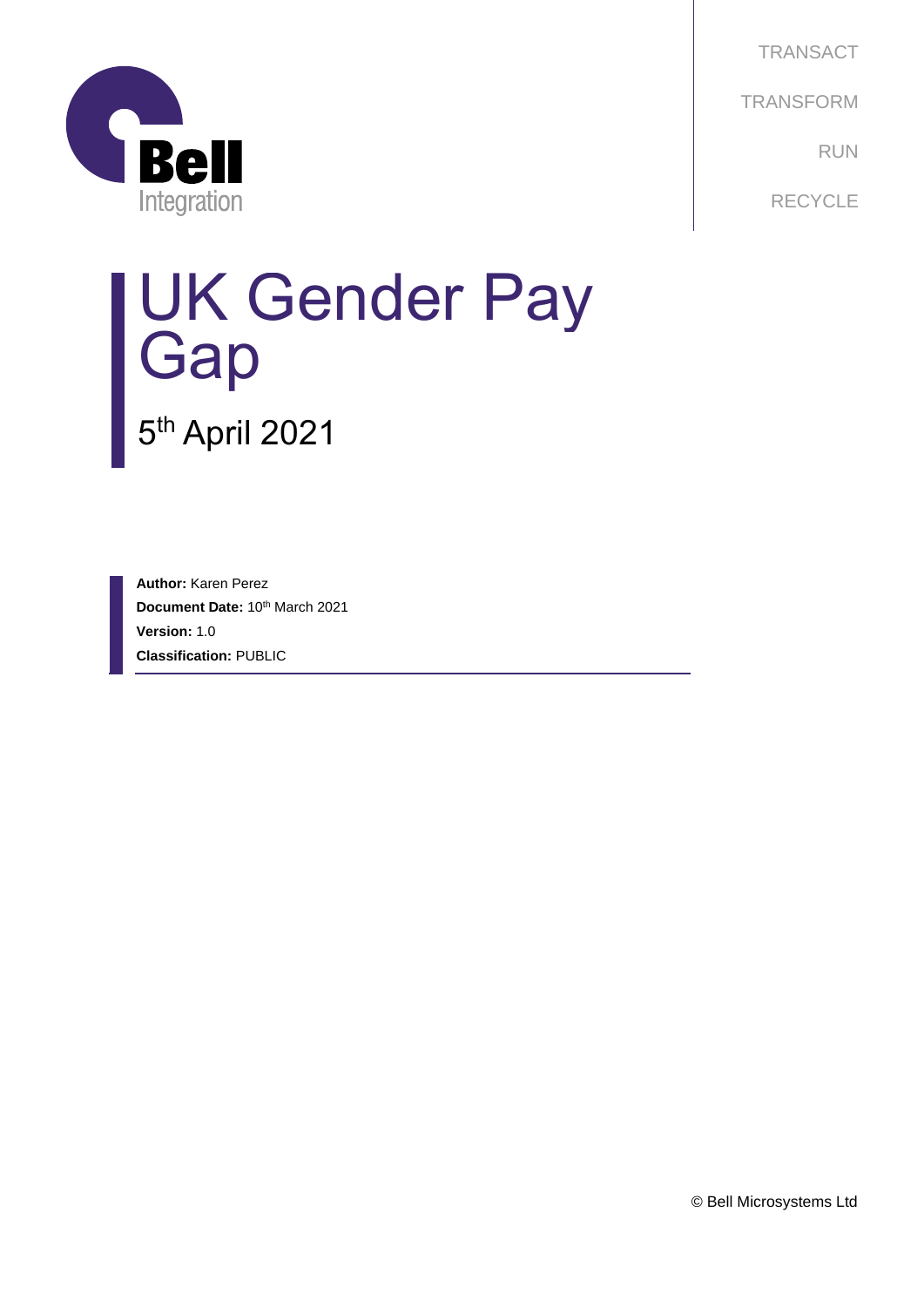## **Introduction**

This report complies with the requirements for gender pay gap reporting. All UK companies with 250 or more employees at the "snapshot date" of 5<sup>th</sup> April 2021 are required to publish details of their gender pay gap. At 5<sup>th</sup> April 2021, we employed 331 men and 124 women in the UK.

This report will be published on Bell's website and [www.gov.uk/genderpaygap.](http://www.gov.uk/genderpaygap)

The purpose of gender pay gap reporting is to use the information to understand any underlying causes for the gender pay gap and take suitable steps to minimise it.

## **Gender split of employees**

As at 5<sup>th</sup> April 2021, our gender split of employees was:



## **Gender pay gap versus equal pay**

The government's requirements focus on the gender pay gap, this is the difference between average earnings of men and women irrespective of role or seniority.

This differs from equal pay which considers pay differences between individuals performing the same or equal work. Bell aims to reward men and women equally for the same or similar jobs.

### **Gender pay gap**

The gender pay gap shows the difference between the mean (average) and median (mid-point) earnings of men and women, expressed as a percentage of men's earnings. The gender pay gap is based on hourly rates of pay as at the snapshot date of 5th April 2021. Hourly pay for this purpose includes basic pay, bonus or commission pay and other allowances but excludes overtime.



## **Proportion of men and women in each quartile pay band**



### **Bonus gender pay gap**

The proportion of men and the proportion of women receiving a bonus in 2020/21 was:



The bonus gender pay gap is based on bonus and commission payments received in the 12-month period ending April 2021.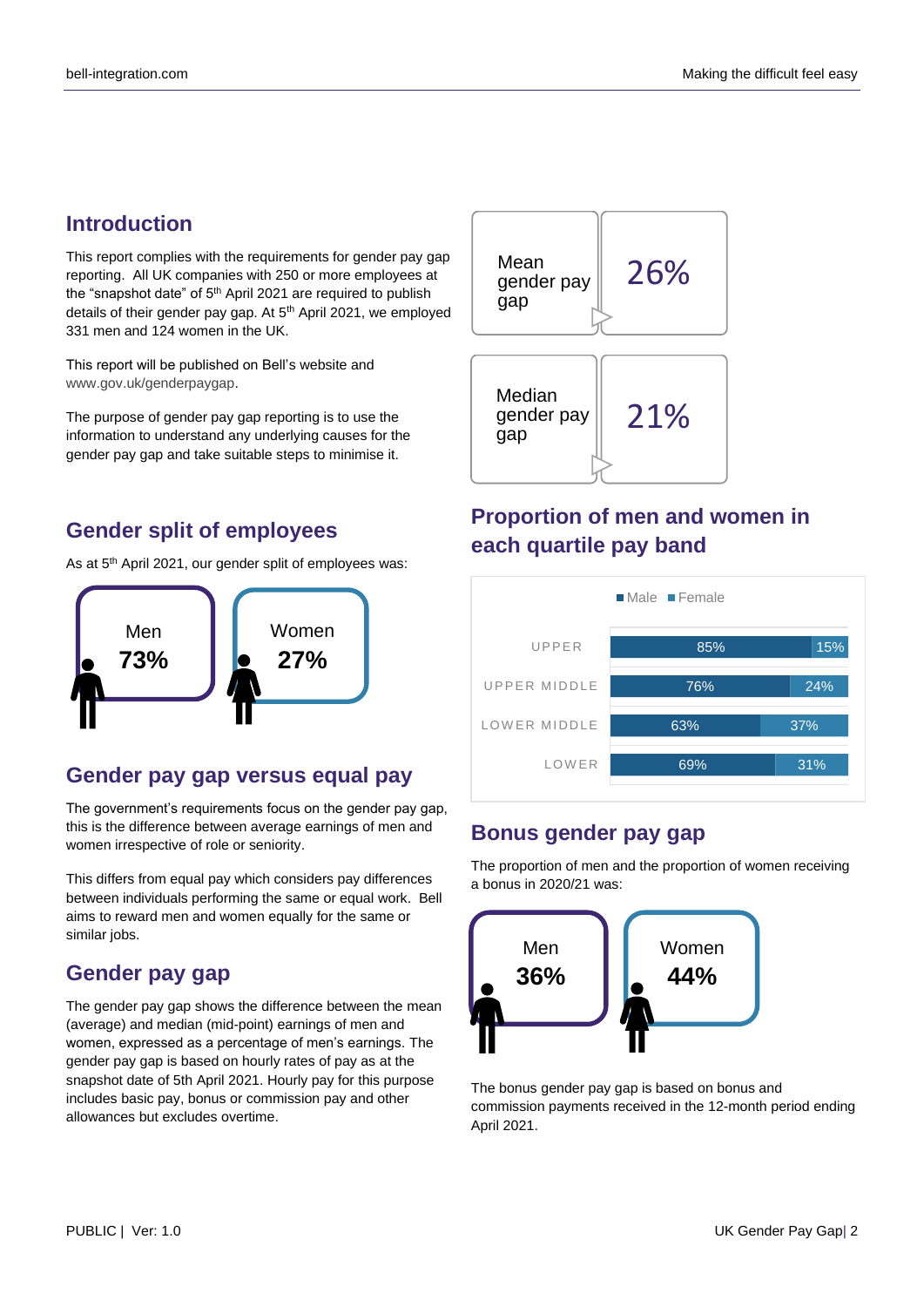

#### **Employment market context**

It is reported that the number of women working in technology is increasing and although this is positive progress data still shows that women are widely underrepresented in IT. Women represent only 10% of UK Technology leader roles. (Source: ComputerWorld.com, Women in tech: what's the landscape look like in the UK? March 2021)

The technology sector continues to be a male dominated sector.

Technical roles in the market are predominantly fulfilled by men. Senior sales roles in the IT industry are also predominantly held by men. Both tend to be higher paid roles. Sales roles also attract higher variable earnings.

### **Changes since the last report**

Bell's UK workforce has had a small growth in the last year since the last reporting date, 5<sup>th</sup> April 2020, from 433 to 455 employees, a growth of 5%, the gender split shows an improvement of 2% for women in the organisation.

The period 2020 to 2021 was a particular difficult one due to the Covid-19 pandemic and the small increase in headcount is due to a lack of movement within the job market caused by financial uncertainty felt across the country.

In total, 72 new employees joined the company since April 2020, of these 33% are female and 67% male.

Although there has been no change in the mean gender pay gap since last year's report, there is a slight improvement in the median gender pay gap with a 1% reduction, and little change in representation across the quartile pay bands.

Whilst the proportion of both men and women receiving a bonus increased in the period, there has been a notable increase in both mean and median bonus gaps. This is most likely explained by a number of small pandemic related one-off bonuses awarded to back office female dominated teams.

## **Understanding the gap**

Within Bell, men continue to outnumber women in the sales, delivery & operations (consulting, project management, IT engineers) and logistics functions. Women outnumber men in finance, HR, purchasing and sales support functions. Bell's distribution of men and women across the various functions largely reflects the market, and in particular, the technology marketplace.

Bell continuous to employ women in senior leadership roles, there are currently five women in Executive roles. In other areas of the business certain departments are headed by women in Recruitment, Client Dedicated services, Shared Operation Services, Internal IT, Procurement Operations and Finance. Bell's system integrator business continues to be headed by a female CEO.

Overall, within Bell, females have lower pay and bonuses than male employees, though it should be noted that this is simply an overall gender pay gap and not an indication of pay differences by role type.

## **Bell's commitment**

Bell remains committed to bringing a better gender balance to our workforce and is actively taking steps to change the diversity of our workforce.

To demonstrate this commitment, Bell is involving employees from across the business in a number of workstreams with activity focusing on diversity & inclusion, hybrid working, employee experience and wellbeing.

In addition,

- Bell continues to support greater flexible working.
- Bell will continue to focus on recruitment activities to encourage applications from under-represented genders in each function.
- Bell continues to monitor salaries of men and women in the same jobs.
- Bell monitors other potential indicators of gender imbalance for-example, numbers of part-time workers, reasons for leaving, flexible working requests.

Bell is a Signatory to the Tech Talent Charter (TTC).

#### **Alex Kennedy HR Director**